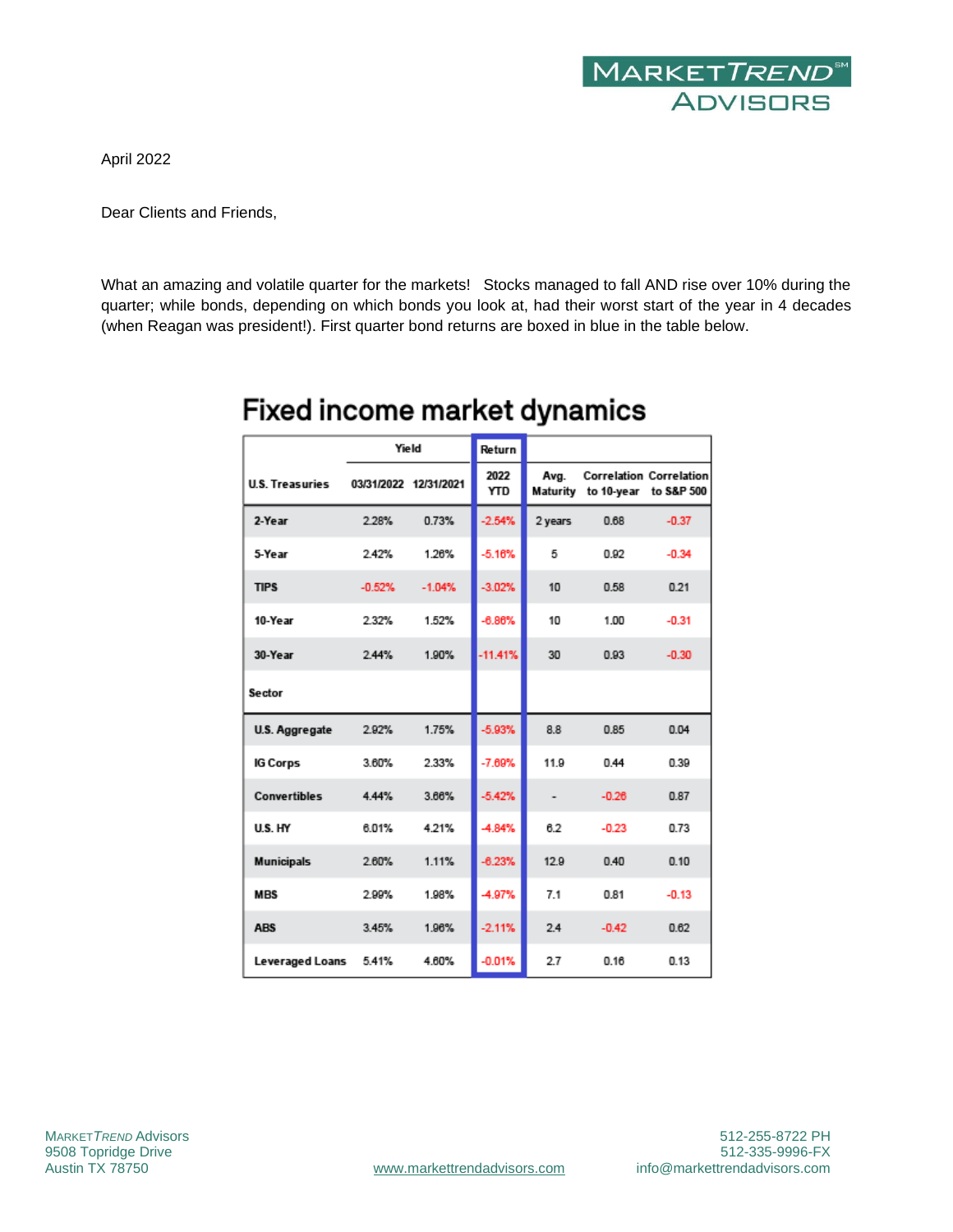

Company valuations had been running near historic highs last year as the Fed used all the tools at their disposal to reinvigorate the economy after COVID containment policies ravaged consumption the year prior. The obvious problem, which the Fed has not formally acknowledged, is that they have always been aggressive at cutting interest rates, but much slower to bring interest rates back to "normal". In 2021, with the economy opening back up, consumers and commercial customers opened up the spigots in an environment of artificially low interest rates and massive pent-up demand. Housing prices in many areas of the country witnessed price growth not seen since post-WWII while inflation jumped to shockingly high levels. At first, the Fed was timid saying that inflation was "transitory," maybe a 2-3 quarter phenomenon that would adjust as supply chain shortages recovered. But here we are in the spring of 2022 and inflation is still running around ~8% depending on what government measure you look at -- for some consumers the reality is likely much higher. As a result, the Fed is in a position where they must hike rates aggressively to quell inflation. It's now clear that stock and bond investors alike have become very wary of this path. Will the economy be able to withstand these aggressive rate hikes? It's not at all clear. One of the bond market's preferred barometers for the future health of the economy, the yield curve, is signaling a forthcoming recession in 6-18 months. While home sales have held up so far (we are very early in the Fed's proposed cycle of rate hikes), companies that benefit from home sales such as Lowes (LOW) and Home Depot (HD) have seen their share prices get slammed in the most recent quarter (see below) – this certainly is not what you'd expect in a booming economy.

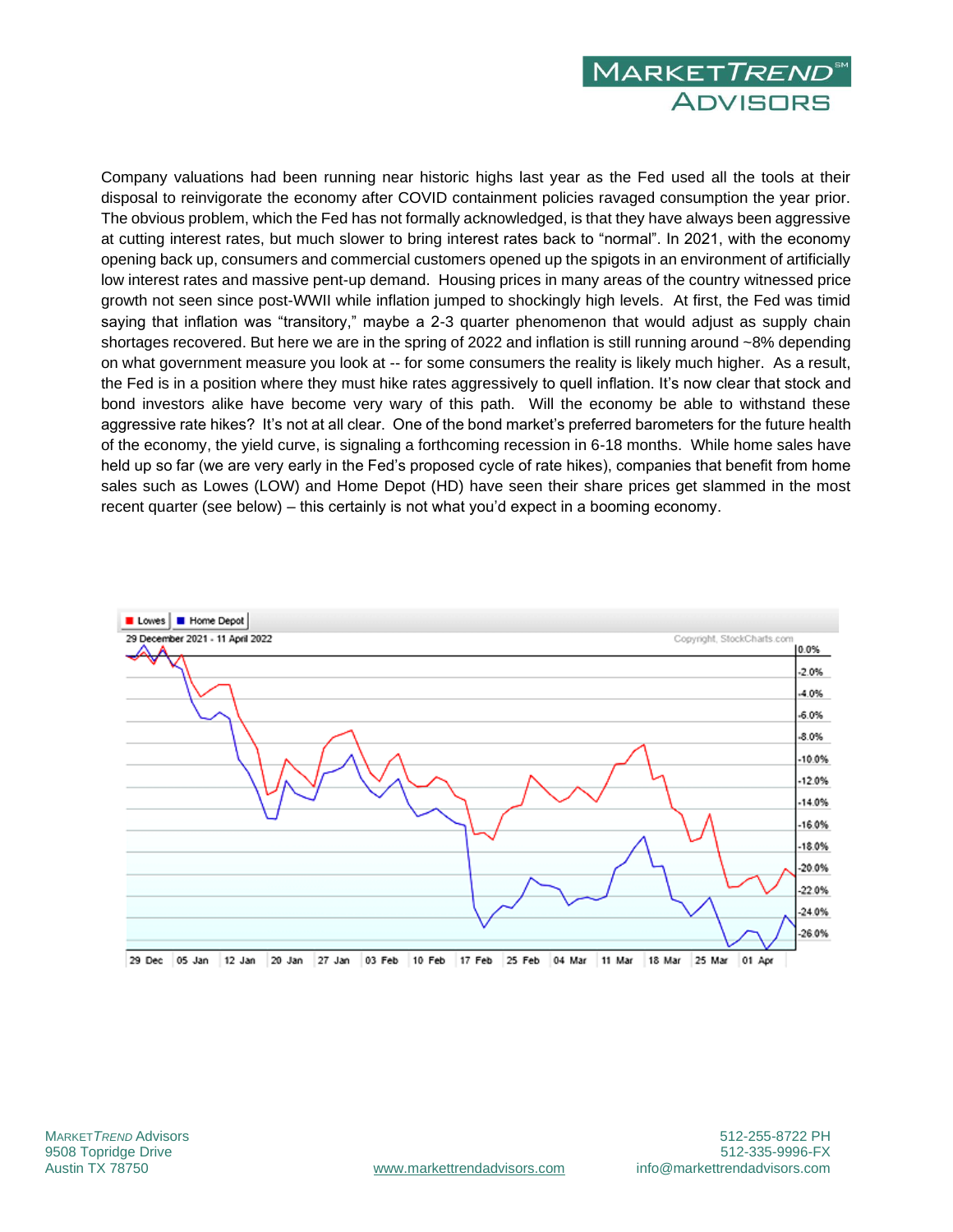

Notice that we haven't even mentioned the war in Ukraine yet. The war in Ukraine contributed to market volatility, pushing oil prices up dramatically, while causing additional concerns about the potential of food shortages and further supply chain disruptions. Russia is a significant supplier of oil, gas, and other petrochemicals as well as mining and metals. Sanctions against Russia are already having far-reaching implications for manufacturers, and for the world's largest banks as they hold Russian government and corporate bonds, which are now in a precarious position. The full implications of Russia's financial situation likely won't be apparent for several months if not years. But for investors, the potential for secondary and tertiary effects will continue to make them uneasy.

We'd be remiss if we failed to look explicitly at interest rates, which have shot dramatically higher in anticipation of Federal Reserve rate hikes. From the chart below you can see the yield on the 10yr treasury note has risen over 80% in little more than 3 months while the NASDAQ 100 stock market index has fallen about 14% in the same time frame.



Rate increases will reach every corner of the economy, most obviously cooling down the housing market as well as car sales, and eventually even credit card purchases. As one prominent pundit recently put it (paraphrasing here) "the Fed wants you to suddenly feel poor. This will lead you to spend less, causing prices to fall and easing inflation." Ouch.